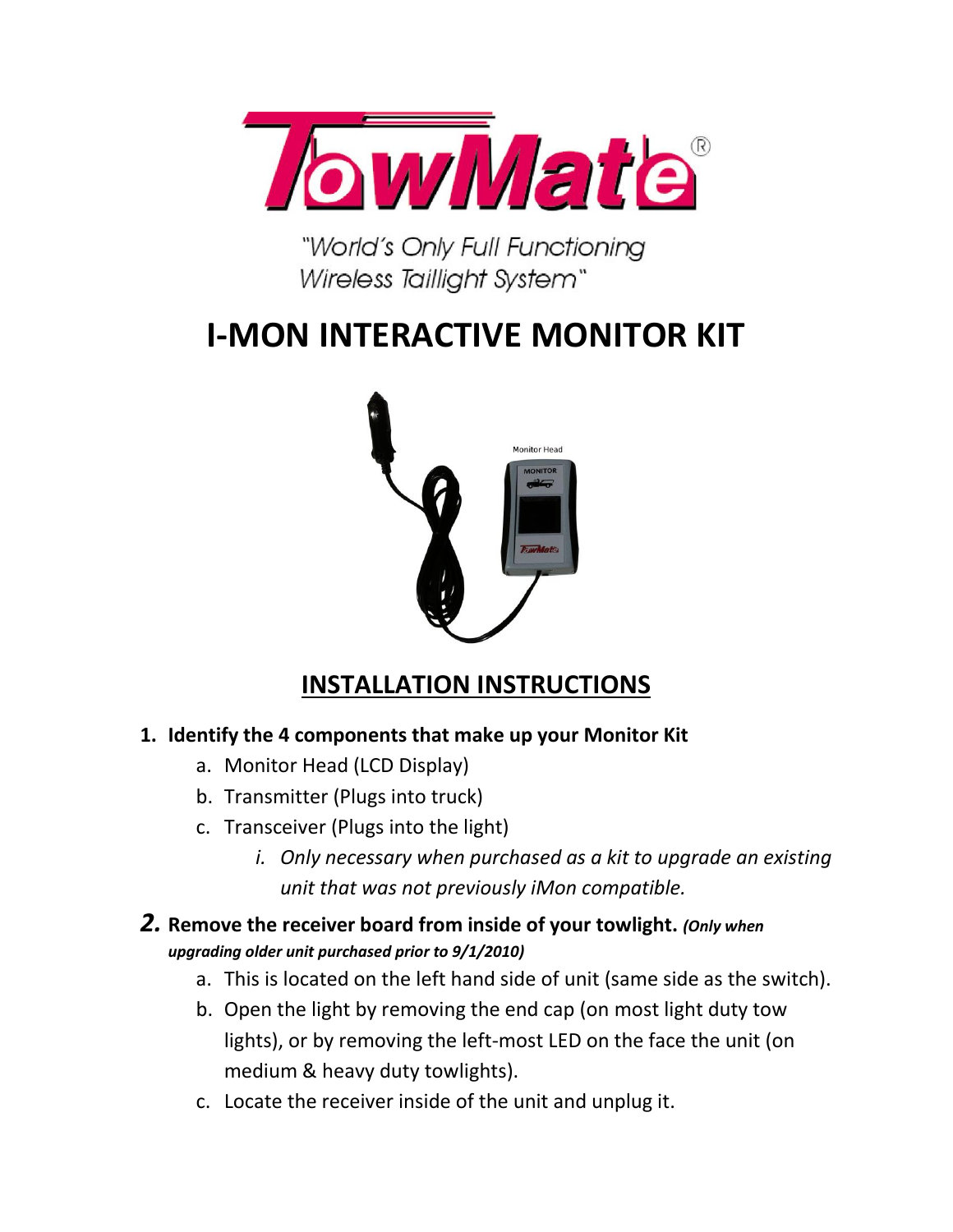- d. Plug in the transceiver that came with your Monitor Kit.
- e. Close the light back up in the same manner you opened it in step 2-b.
- **3. Plug the transmitter into the receptacle on the truck.**
- **4. Plug the monitor head into the cigarette lighter socket in the cab of the truck.**
- **5. With your light and monitor powered on, activate the trucks' left turn signal and wait for the monitor to flash a left arrow.**
- **6. You should now be able to monitor the status of your wireless lighting system in Real Time. Features include:**
	- a. **Signal verification:** As you perform the Stop, Tail, Turn functions, the I-MON should display a correlating symbol that will indicate that the light is responding properly.
	- b. **Remaining Battery:** At the bottom of the screen, a green status bar indicates the light is full/mostly full of charge. A yellow status bar indicates that the light is around halfway full of charge. A red status bar indicates that the light could die soon if not placed on charge.
	- c. **Light Present Verification:** If your light is left behind, stolen, or falls

off of a load, the I-MON will sound an alarm and flash a  $\bigcirc$  symbol after about 30 seconds to verify that the unit is missing. . After about 45-60 seconds, the unit will stop alarming. This give you the ability to power your light off and store it without having to unplug the monitor head itself.

d. **Auxiliary Audio Out:** If you feel the need to, you can run an auxiliary audio cable from the jack on the bottom of the monitor head and tiein to an external alarm or speaker.